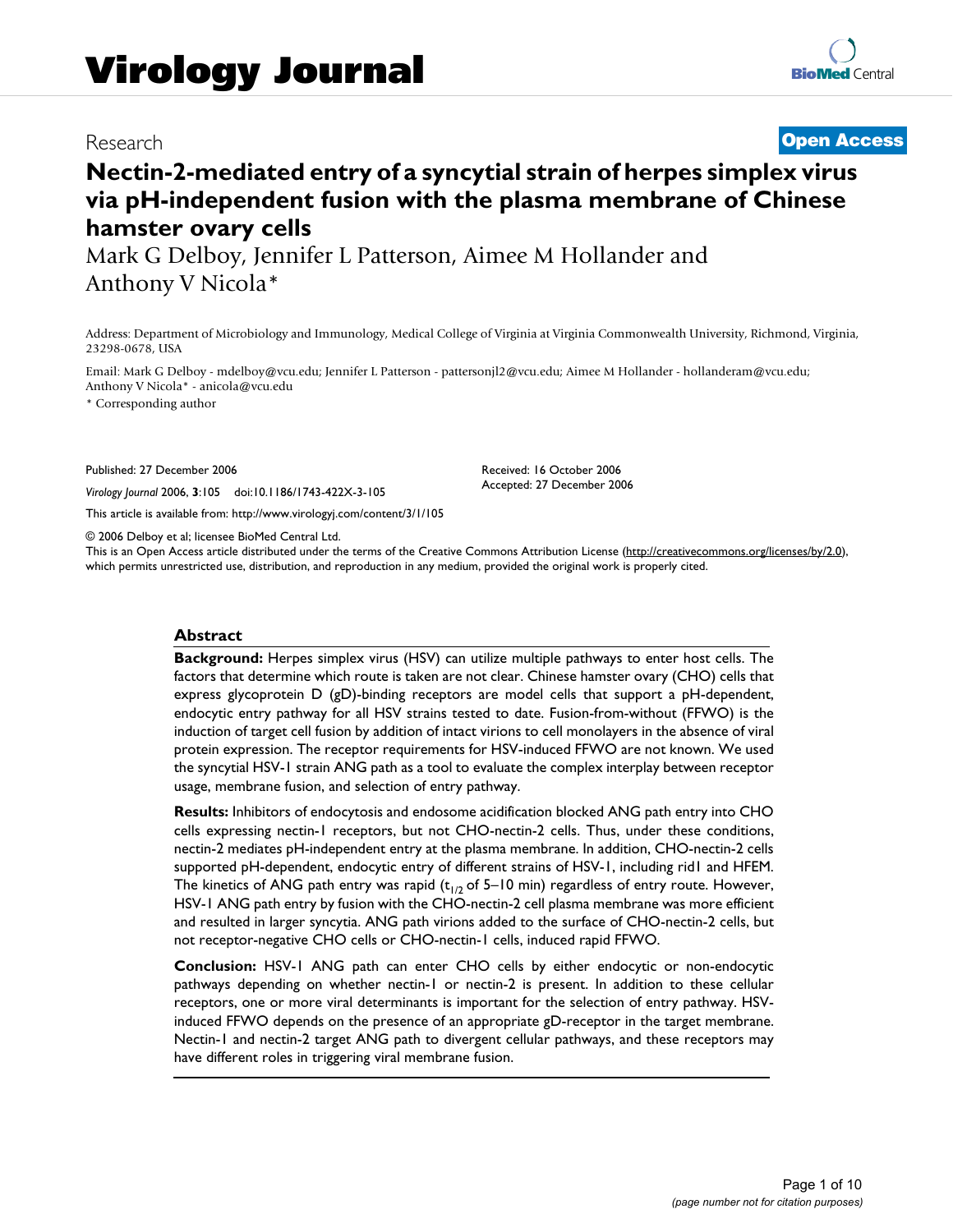# **Background**

Productive entry of HSV into host cells proceeds following endocytosis [1] or by direct penetration at the cell surface [2]. The viral and cellular factors that determine which pathway is utilized are not clear. The viral envelope glycoproteins gB, gD, and gH-gL are required for entry by both endocytic and non-endocytic routes [3-7]. Expression of a cellular entry receptor is required for both penetration at the plasma membrane and for penetration following endocytosis [1,7-9]. Such receptors function individually and can mediate entry into non-permissive cells, such as Chinese hamster ovary (CHO) cells [10]. The viral ligand for HSV entry receptors is gD [11-17]. In the absence of a gD-receptor, HSV is still endocytosed by CHO cells, but fails to penetrate the endosomal membrane and is degraded [7].

The known gD-receptors include nectins, which belong to a subgroup of the immunoglobulin (Ig) superfamily [17- 20]. They are broadly distributed cell-cell adhesion molecules that are components of cadherin-based adherens junctions [21]. Nectin-1 and nectin-2 are ~40% identical, and their N-terminal Ig-like variable (V) domains are critical for gD-binding [11,22-26] and for viral entry [11,23- 28]. All HSV strains tested to date [11,17,29] are able to utilize nectin-1 as an entry receptor. Nectin-2 mediates entry of several laboratory strains and clinical isolates of HSV-1 and HSV-2, including HSV-1 isolates from the CNS of patients with herpes simplex encephalitis [19,29]. Amino acid changes in gD at residues 25, 27, or 28 confer the ability to utilize nectin-2 [19,24,30,31]. Additional gD-receptors include HVEM, a member of the TNF-receptor superfamily [10] and heparan sulfate that has been modified by 3-O-sulfotransferase-3 [32]. Nectin-3 [33] and B5 [34] also mediate HSV entry, but their viral ligand(s) is not clear.

Following endocytosis from the cell surface, HSV entry into a subset of cell types also requires intracellular low pH [1,7,9,35,36]. CHO cells expressing gD-receptors are a widely used, well-characterized model system to study pH-dependent, endocytic entry. Inhibitors of endosomal acidification block HSV entry at a step subsequent to endocytic uptake but prior to penetration of the capsid into the cytosol [7]. It has been proposed that HSV utilizes distinct cellular pathways to enter its relevant target cells [35]. Alphaherpesviruses undergo pH-dependent, endocytic entry into certain epithelial cells [1,9,35], including primary human epidermal keratinocytes [35], yet utilize a pH-independent entry pathway into neurons [35,37,38]. Recently, Whitbeck et al. showed that in vitro binding of HSV to liposomes could be triggered by a combination of receptor-binding and low pH [39].

Direct study of the membrane fusion activity of herpesvirions has proven difficult. Fusion-from-without (FFWO) is the induction of target cell fusion by addition of intact virions to the monolayer surface in the absence of viral protein expression. Virus-cell fusion during entry and virioninduced FFWO are analogous inasmuch as both involve similar effector (virion) membranes and target membranes. Several syncytial strains of HSV-1, such as ANG path, are capable of triggering FFWO [40]. HSV-induced FFWO is cell type-dependent [40], but the receptor requirements of FFWO are not known. In the present study, ANG path is used as a tool to investigate the influence of viral and cellular proteins on the route that HSV takes into cells. The ANG path-CHO cell model system allows examination of the inter-relatedness of gD-receptor usage, HSV-induced fusion, and selection of entry pathway.

# **Results**

#### *HSV-1 strain ANG path can utilize nectin-1 or nectin-2 for entry into CHO cells*

First we determined that nectin-1 or nectin-2 can each function to mediate HSV-1 ANG path entry into CHO cells. All strains of HSV-1 and HSV-2 can utilize nectin-1 for entry. The HSV-1 strain ANG path and its parent ANG have alterations in gD at positions 25 and 27 that are predictive of nectin-2 utilization [19,24,41,42]. ANG utilizes both nectin-1 and nectin-2 for entry into CHO cells [17,19]. Monolayers of CHO cells expressing nectin-1 or nectin-2 were infected with serial dilutions of HSV-1 ANG path. As expected, ANG path failed to infect receptor-negative CHO cells (Fig. 1A), but formed syncytia on CHO nectin-1 and CHO-nectin-2 cells (Fig. 1B and 1C). Similar results were obtained using a beta-galactosidase reporter assay for HSV entry (data not shown). The ANG path syncytia that formed on CHO-nectin-2 cells were ~50% larger than those that formed on CHO-nectin-1 cells (Fig. 1B and 1C). The larger plaque size may reflect enhanced entry activity and/or cell-to-cell spread mediated by nectin-2.

#### *HSV-1 strain ANG path has enhanced plating efficiency on nectin-2 cells relative to nectin-1 cells*

Plaque-forming strains of HSV such as KOS and KOS-rid1 do not form substantial plaques on receptor-expressing CHO cells. Hence, to determine the plating efficiency of ANG path we employed the syncytial HSV-1 strain MP [43] for comparison. Unlike many other strains, HSV-1 MP enters receptor-negative CHO cells with low efficiency [10]. The expression of nectin-1, but not nectin-2, enhances MP entry [17,19] in the CHO cell background. MP is not a FFWO strain.

The plating efficiency of ANG path on CHO-nectin-2 cells was approximately two logs greater than on CHO-nectin-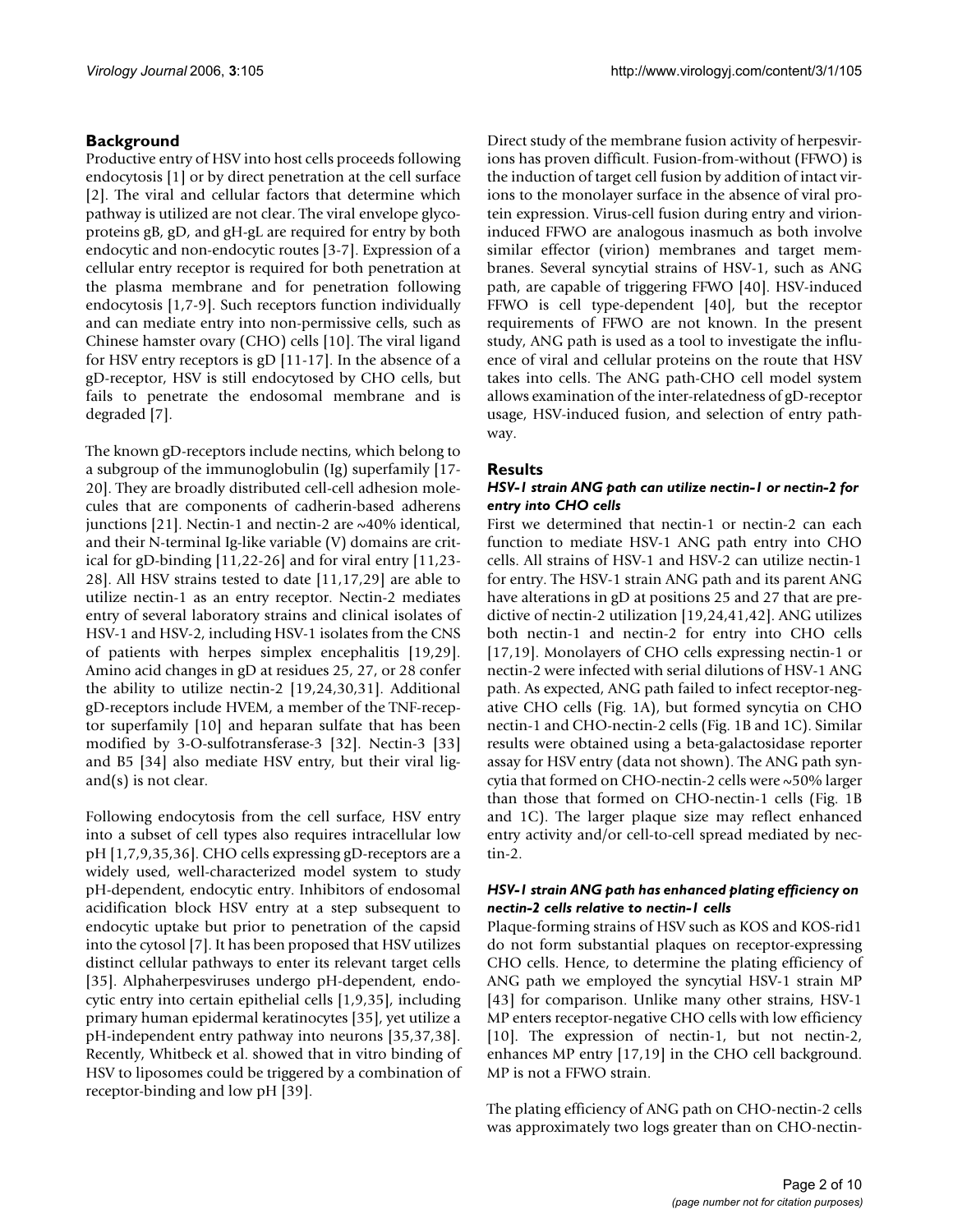

#### **Figure 1**

Syncytium formation of HSV-1 strain ANG path on CHO cells expressing nectin-1 or nectin-2. HSV-1 ANG path was added to wild type CHO (A), CHO-nectin-1 (B) or CHOnectin-2 cells (C) for 24 h. Based on the titration of ANG path on Vero cells, the MOIs were 1000 (A), 100 (B), or 1 (C). Visualization of syncytia was facilitated by immunoperoxidase staining with HR50 antibody to HSV. Magnification, 4×.

1 cells (Table 1). The plating efficiency on CHO-nectin-2 cells was approximately two logs less than that obtained on Vero cells. MP formed syncytia on wild type CHO cells at reduced efficiency (approximately two logs) as compared to Vero cells (Table 1). The presence of nectin-2 did not enhance MP infection above the CHO cell background, but instead reduced the plating efficiency for reasons that are not clear. MP had a 2 log enhanced plating efficiency on CHO-nectin-1 cells relative to CHO-nectin-2 cells (Table 1), which is consistent with previous reports. Importantly, as CHO-nectin-1 cells support MP entry and syncytium formation, the reduced efficiency of ANG path entry is not due to receptor expression levels or some other defect of the CHO-nectin-1 cells. Also in support of this notion, CHO-nectin-1 cells are equivalent to CHO-nectin-2 cells in their ability to support entry of HSV-1 rid1 [29]. Together, the results indicate that ANG path can use either nectin-1 or nectin-2 for entry into the CHO cell lines, but it utilizes nectin-2 more efficiently.

#### *HSV-1 ANG path entry mediated by nectin-1 or nectin-2 receptors occurs via distinct cellular pathways*

The entry of wild type strains of HSV-1 and HSV-2 into CHO cells expressing gD-receptors is blocked by agents that affect endosome acidification [1], and is consequently considered pH-dependent. Entry of ANG path into CHO-nectin-1 cells was inhibited significantly by the

**Table 1: Plating efficiency of HSV-1 syncytial strains**

weak base ammonium chloride (Fig. 2A). Surprisingly, entry of ANG path into the nectin-2-expressing cells was refractory to inhibition by the low-pH-altering agents. Similar results were obtained with MOIs ranging from 0.1 to 100 (data not shown). Thus, ANG path stands out as the only HSV strain known to enter a CHO cell line (CHO-nectin-2 cells) by a pH-independent pathway. This suggests that nectin-1 and nectin-2 direct HSV-1 ANG path to distinct entry pathways in the CHO cell.

### *ANG path enters CHO-nectin-2 cells by pH-independent fusion with the plasma membrane*

The pH-independence of entry does not necessarily indicate entry at the plasma membrane. For example, entry of Epstein Barr virus into B cells is pH-independent, yet it proceeds via an endocytic pathway [44,45]. In addition, Milne et al. demonstrated that HSV enters murine melanoma cells by a pH-independent, endocytic pathway [8]. To assess directly the role of endocytosis, we used cell treatments that selectively block HSV entry by endocytosis. First, we analyzed the effect of high sucrose (hypertonic) medium, which inhibits endocytic uptake of HSV from the plasma membrane, but has no effect on HSV penetration at the plasma membrane [1]. Treatment of CHO-nectin-1 cells with hypertonic medium during virus entry inhibited syncytium formation of HSV-1 ANG path (Fig. 2B). In contrast, hypertonic treatment of CHO-nectin-2 cells had no inhibitory effect (Fig. 2B), suggesting that ANG path penetrates the CHO-nectin-2 plasma membrane in a pH-independent, non-endocytic manner. Thus, deposit of the HSV capsid under the plasma membrane of CHO cells can lead to productive entry.

#### *CHO-nectin-2 cells can support either endocytic or nonendocytic entry of HSV depending on the virus strain*

The phosphatidyl inositol 3-kinase inhibitor wortmannin selectively inhibits pH-dependent, endocytic entry of HSV [7,9,35,36], possibly at a step involving endosomal trafficking [7]. To study the effect of wortmannin on ANG path entry, we included the HSV-1 strain KOS-rid1 [46] as a control because it also utilizes both nectin-1 and nectin-2 for entry [17,19]. Wortmannin inhibited rid1 entry into CHO-nectin-2 cells, but had little inhibitory effect on

|                       |                                            | <b>Cell type</b>         |                                            |                                            |
|-----------------------|--------------------------------------------|--------------------------|--------------------------------------------|--------------------------------------------|
|                       | Vero                                       | <b>CHO</b>               | CHO-nectin-1                               | CHO-nectin-2                               |
| <b>Virus</b>          |                                            | Titer (PFU/ml)           |                                            |                                            |
| ANG path<br><b>MP</b> | $8.2 \times 10^{7}$<br>$7.5 \times 10^{7}$ | 0<br>$1.9 \times 10^{4}$ | $9.8 \times 10^{3}$<br>$7.0 \times 10^{5}$ | $1.2 \times 10^{6}$<br>$3.2 \times 10^{2}$ |

Viruses were titered by limiting dilution. Similar results were obtained in at least three independent experiments.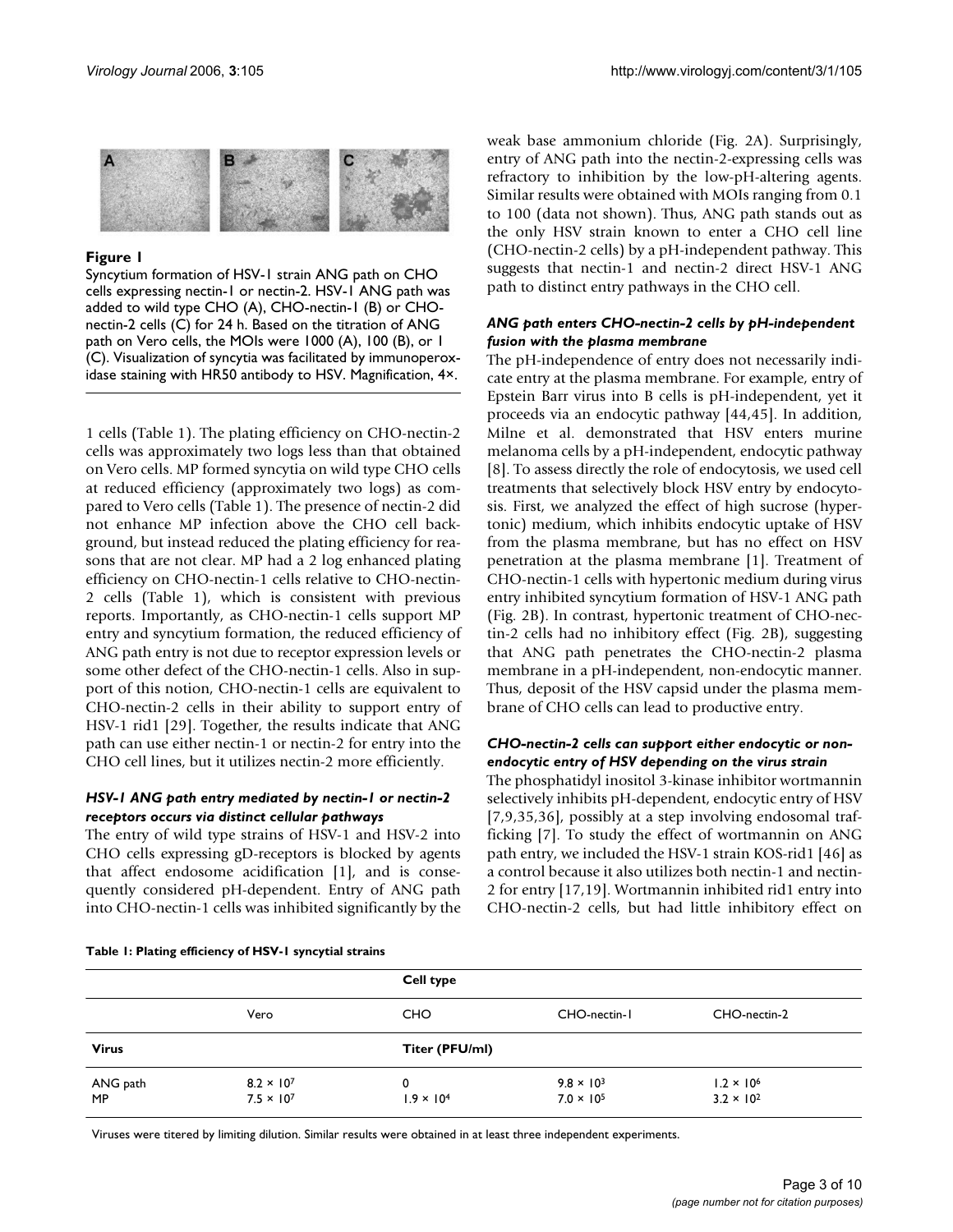

# **Figure 2**

Dependence of ANG path entry on intracellular low pH and endocytosis. (A) Effect of alteration of intracellular pH on ANG path entry. CHO cells expressing either nectin-1 or nectin-2 were treated with the indicated concentrations of ammonium chloride ( $NH<sub>4</sub>Cl$ ) for 30 min. HSV-1 strain ANG path was added (MOI of 10) for 6 h in the continued presence of NH4Cl. Cells contain the *lacZ* gene under the control of an HSV-inducible promoter. Entry was measured as the % of beta-galactosidase activity relative to that obtained in the absence of agent. Data shown are means of quadruplicate determinations with standard deviation. (B) Effect of inhibition of endocytic uptake on ANG path infection. ANG path was added to CHO-nectin-1 or CHO-nectin-2 cells (100 PFU/well) in control medium (A) or hypertonic medium containing 0.3 M sucrose. At 30 min post-infection, medium was removed, extracellular virus was acid-inactivated, and plates were incubated for 24 h. Syncytia were detected by immunoperoxidase staining and quantified. Shown are representative data from at least three independent experiments.

ANG path entry into these cells (Fig. 3A). Entry of both ANG path and rid1 viruses into CHO-nectin-1 cells was inhibited by wortmannin in a concentration-dependent manner (Fig. 3B). We also tested treatment of CHO-nectin-2 cells with monensin, a carboxylic ionophore that inhibits endosome acidification. Monensin inhibited rid1 entry into CHO-nectin-2 cells as previously reported [1], but ANGpath entry was refractory to this treatment (Fig. 3C). These results confirm that nectin-1 supports a pHdependent, endocytic pathway for ANG path, and that nectin-2 supports pH-independent fusion of ANG path with the plasma membrane of CHO cells. As a single cell line, CHO-nectin-2, supports distinct entry pathways for two different HSV-1 strains, this indicates that HSV contains one or more determinants for the selection of entry pathway. Further, receptor-expressing CHO cells can support HSV entry by multiple pathways.

# *Rapid entry kinetics of HSV-1 ANG path by either endocytic or non-endocytic pathways*

The kinetics of entry of a single virus strain by two distinct pathways in the CHO cell background was measured. The entry of ANG path mediated by either nectin-1 or nectin-2 was rapid, with a  $t_{1/2}$  of 5–10 min (Fig. 4). By 30 min p.i., greater than 95% of infectious virus had disappeared from the surface of cells regardless of which receptor was present or which pathway was used (Fig. 4).



#### Figure 3

CHO cell entry pathways of HSV-1 rid1 and ANG path mediated by nectin-2. CHO-nectin-2 (A, C) or CHO-nectin-1 cells (B) were treated with the indicated concentrations of wortmannin (A, B) or monensin (C) for 30 min. HSV-1 strains rid1 or ANG path were added (MOI of 1) for 6 h in the continued presence of agent. Entry (beta-galactosidase activity) was measured as in the legend to Figure 2.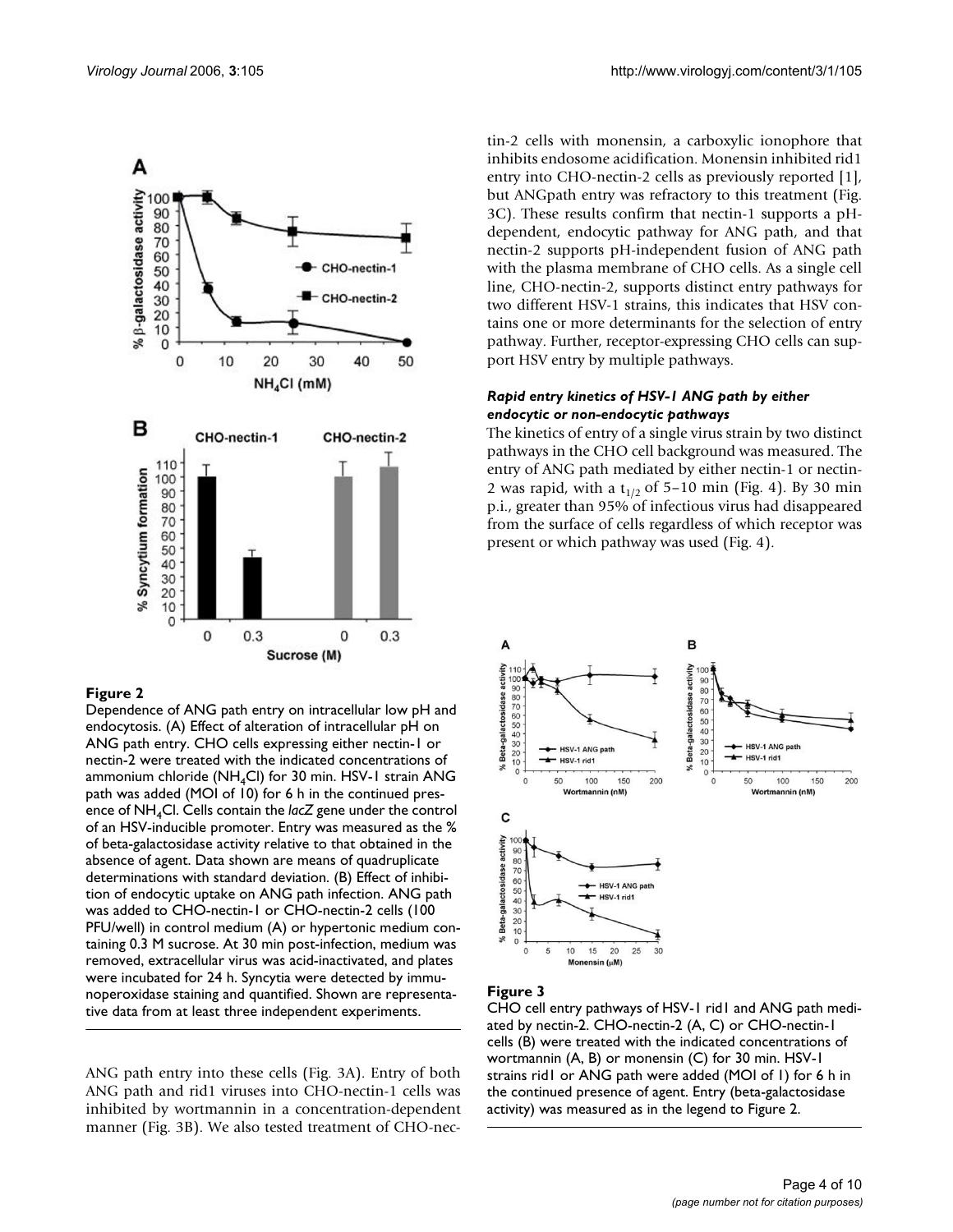

# **Figure 4**

Kinetics of ANG path entry via distinct entry routes. HSV-1 ANG path was bound to CHO-nectin-1 or CHO-nectin-2 cells in 24 well dishes for 1 h at 4°C (100 PFU/well). Cells were washed with PBS and then shifted to 37°C. At the indicated times post-infection, extracellular virus was inactivated by treatment with sodium citrate buffer (pH 3.0). Cells were washed with PBS and incubated for 24 h at 37°C. Cells were fixed in methanol:acetone, and syncytia were quantified by immunoperoxidase staining. Data shown are the mean of quadruplicate samples +/- standard deviation.

# *ANG path virion-induced fusion of CHO cells is mediated by nectin-2*

ANG path is among the subset of syncytial HSV-1 strains that cause fusion-from-without. Addition of ANG path to Vero cells at high multiplicity causes rapid cell fusion (FFWO) in the absence of viral protein synthesis [40,47,48]. Receptor-negative CHO cells are an ideal model system to test the role of gD-receptors. Since ANG path utilizes nectin-2, but not nectin-1, for fusion with plasma membrane during entry, we asked whether nectin-2 would selectively trigger FFWO when ANG path virions were added to the surface of CHO cells. Fusion-fromwithout was not detected when ANG path virions were added to receptor-negative CHO cells (Fig. 5A). Similarly, FFWO was not detected when ANG path virions were added to CHO-nectin-1 cells (Fig. 5B), even after overnight incubation with an MOI of 1000 (data not shown). However, by 3 h p.i. in the presence of cycloheximide, ANG path virions induced dramatic FFWO of CHO-nectin-2 cells (Fig. 5C). Fusion of cells was evident as early as 30 – 45 min p.i. (data not shown). As there was no viral protein synthesis, it is likely that the viral particles themselves triggered the fusion of cells.

To demonstrate that nectin-2 was specifically responsible for triggering FFWO, CHO-nectin-2 cells were pretreated



#### **Figure 5**

Receptor-dependence of fusion-from-without induced by HSV-1. ANG path virions (MOI of 50) were added to receptor-negative CHO cells (A) or CHO cells expressing either nectin-1 (B) or nectin-2 (C) in the presence of 1 mM cycloheximide. Cells were incubated at 37°C for 3 h, and were then fixed with methanol and stained with Giemsa. Magnification, 4×. Approximately 27% of CHO-nectin-2 cells were fused under these conditions. Results with receptornegative CHO cells (< 1% fusion) were indistinguishable from CHO-nectin-1 cells. (D) Antibodies to nectin-2 block ANG path-mediated fusion-from-without. Anti-nectin-1 polyclonal antibody R154 or anti-nectin-2 polyclonal antibody R143 was added to CHO-nectin-2 cells in 24 well dishes at 4°C for 30 min. HSV-1 ANG path was added to the monolayers for 37°C for 3 h in the presence of a 1:500 dilution of antibody. Cells were fixed, photographed, and quantified for ANG path-induced FFWO. Experiments were repeated at least three times with similar results.

with antibody to nectin-2 and assessed for fusion. The anti-nectin-2 polyclonal antibody R143 inhibited ANG path virion-induced FFWO of CHO-nectin-2 cells (Fig. 5D). The control anti-nectin-1 antibody R154 had no inhibitory effect on this fusion process (Fig. 5D). Thus, HSV-induced FFWO depends on an appropriate gD-receptor in the target membrane. The results suggest that the ability of nectin-2 to mediate rapid, pH-independent entry at the plasma membrane (Fig. 2 and Fig. 4) correlates with its ability to trigger rapid, pH-independent FFWO (Fig. 5).

# *The HSV-1 FFWO strain HFEM does not cause detectable nectin-2 mediated pH-independent fusion*

We examined HSV-1 HFEMsyn to determine whether the entry and fusion phenotypes of ANG path were shared by another strain. Like ANG path, HFEMsyn has a syncytial phenotype and causes FFWO [49]. Receptor-negative CHO cells were refractory to infection by HSV-1 HFEMsyn (Fig. 6A). Both CHO-nectin-1 cells and CHO-nectin-2 cells supported syncytium formation by HFEMsyn (Fig. 6B and 6C). HFEMsyn utilized nectin-2 three logs less efficiently than nectin-1. HFEM entry into either CHO-nectin-1 or CHO-nectin-2 cells was inhibited by both ammonium chloride and monensin (Fig. 6D and 6E), indicating pH-dependent entry in both cell types. ANG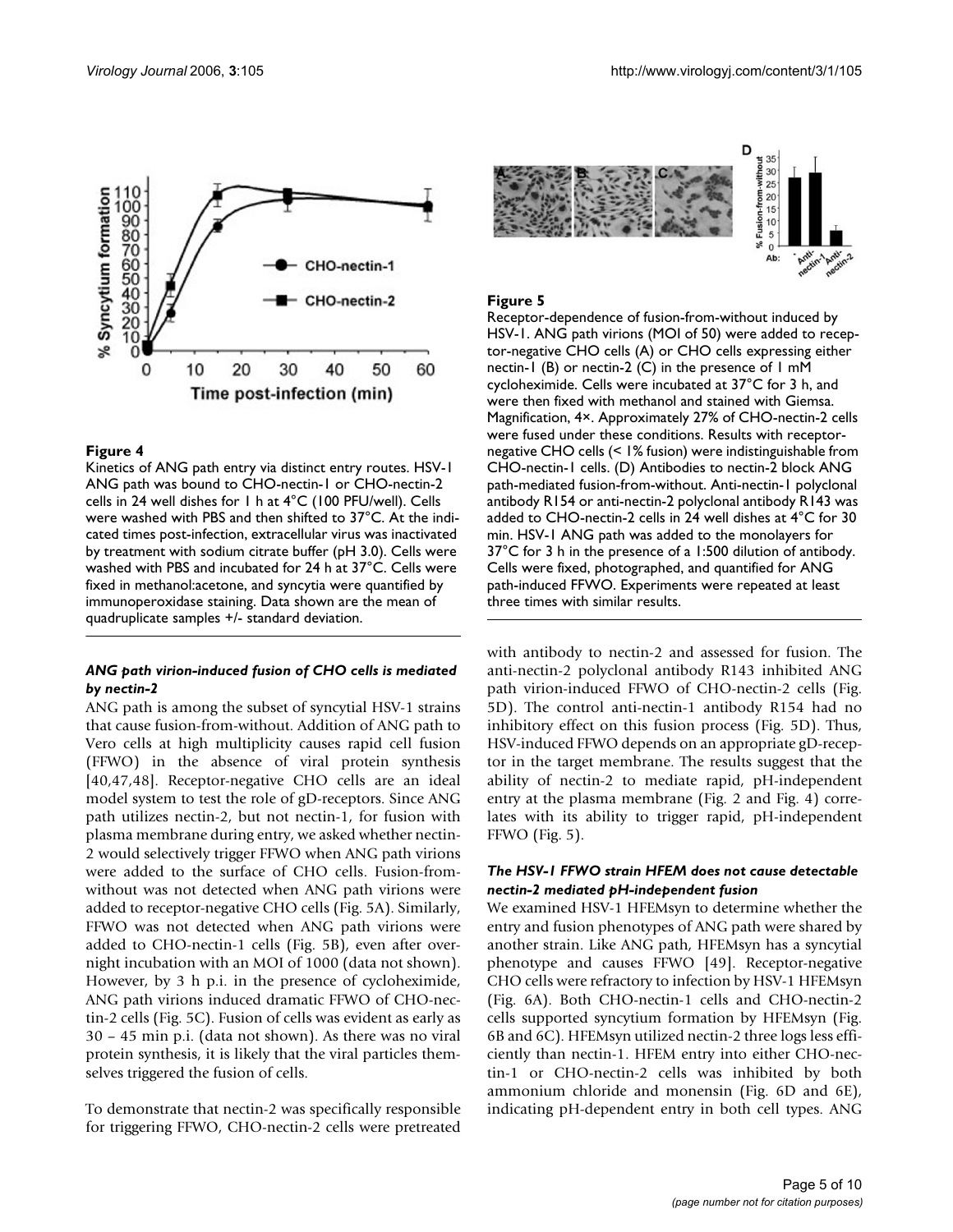path may have a unique determinant that enables entry by fusion with the plasma membrane of CHO-nectin-2 cells.

Unlike ANG path, HFEMsyn triggered detectable FFWO on the CHO-nectin-1 cells, but not the CHO-nectin-2 cells (Fig. 6F and 6G). Nectin-1 can thus trigger HSV-induced FFWO. The results suggest that FFWO does not correlate with plasma membrane fusion during entry. Instead, the ability of a FFWO strain to efficiently utilize a given receptor may correlate with its ability to cause FFWO triggered by that receptor.

# **Discussion**

A given animal virus can enter cells by multiple pathways [50]. HSV can enter its host cells by endocytosis or by direct penetration at the plasma membrane. How a partic-



# **Figure 6**

Entry and FFWO activities of HSV-1 strain HFEMsyn. As in the legend to Figure 1, syncytium formation of HFEMsyn was determined on wild type CHO (A), CHO-nectin-1 (B) or CHO-nectin-2 cells (C). Images represent MOIs of 1000 (A, C) or 1 (B). Effect of lysosomotropic agents on HFEMsyn entry. Virus entry into CHO-nectin-1 or CHO-nectin-2 cells in the presence of ammonium chloride (D) or monensin (E) was assayed as in the legend to Figure 2. Cells were infected with HFEMsyn at equivalent multiplicities based on the plating efficiency of HFEMsyn on the respective cell types. Based on Vero cell titer, this corresponds to MOIs of 1 and 450 for CHO nectin-1 and CHO-nectin-2 cells, respectively. Receptor-triggered FFWO of HFEMsyn. As in the legend to Figure 5, HFEMsyn was added to CHO-nectin-1 (F) or CHO-nectin-2 cells (G).

ular pathway is selected is of fundamental importance. CHO cells that express gD-receptors support pH-dependent, endocytic entry of HSV. We identified a laboratory strain of HSV-1, ANG path, that can enter CHO cells by pH-independent fusion with the plasma membrane in a receptor-specific manner. Our results indicate that gDreceptors are required for FFWO. Viral determinants, cellular gD-receptors, and the background of the target cell all contribute to the entry route taken by HSV.

# *Host cell determinants of HSV entry pathway*

Previous studies have indicated a role for the target cell in determination of HSV entry pathway [1,8,9,35]. Murine melanoma cells are non-permissive for HSV entry. Expression of a gD-receptor results in endocytic uptake of HSV from the cell surface and subsequent pH-independent penetration from an endosome [8]. In contrast, initial endocytic uptake from the surface of CHO cells occurs independently of the known gD-receptors [7]. CHO cells may contain unidentified cellular receptors needed for internalization of HSV from the surface. BHK-derived, J cells that express nectin-1 support pH-independent entry of HSV [9]. Fusion of nectin-1 with either carboxy-terminal sequences of epidermal growth factor or with a glycosylphoshatidylinositiol anchor resulted in chimeric receptors that support pH-dependent entry into J cells [9]. Thus, alternate forms of nectin-1 can mediate different entry routes.

The current study indicates that nectin-1 and nectin-2 differ functionally in their ability to target incoming ANG path virions in CHO cells. These receptors interact with distinct yet overlapping regions of gD [19,24,30,31,51]. In our experimental system, nectin-1 and nectin-2 may mediate pH-dependent and pH-independent membrane fusion, respectively. We are currently investigating the receptors and entry pathways that ANG path utilizes in other target cells.

# *Viral determinants of HSV entry pathway*

HSV contains one or more determinants for the selection of entry pathway (Fig. 3). Candidate determinants include gB, gD, and gH-gL which are essential for entry [3-6]. Compared to the wild type HSV-1 KOS strain, the gB [47] and gD [42] of ANG path have 10 and 7 amino acid differences, respectively. Alterations in gD at positions 25 and 27 [52] as well as ectodomain and cytoplasmic tail mutations in gB [47,48] have been proposed to be important for FFWO activity. The role of these residues in the selection of entry route is currently being evaluated.

The composition of the ANG path virion allows direct triggering of fusion by nectin-2, at least in the context of the CHO cells tested. One possibility is that ANGpath interaction with nectin-2 is sufficient to functionally sub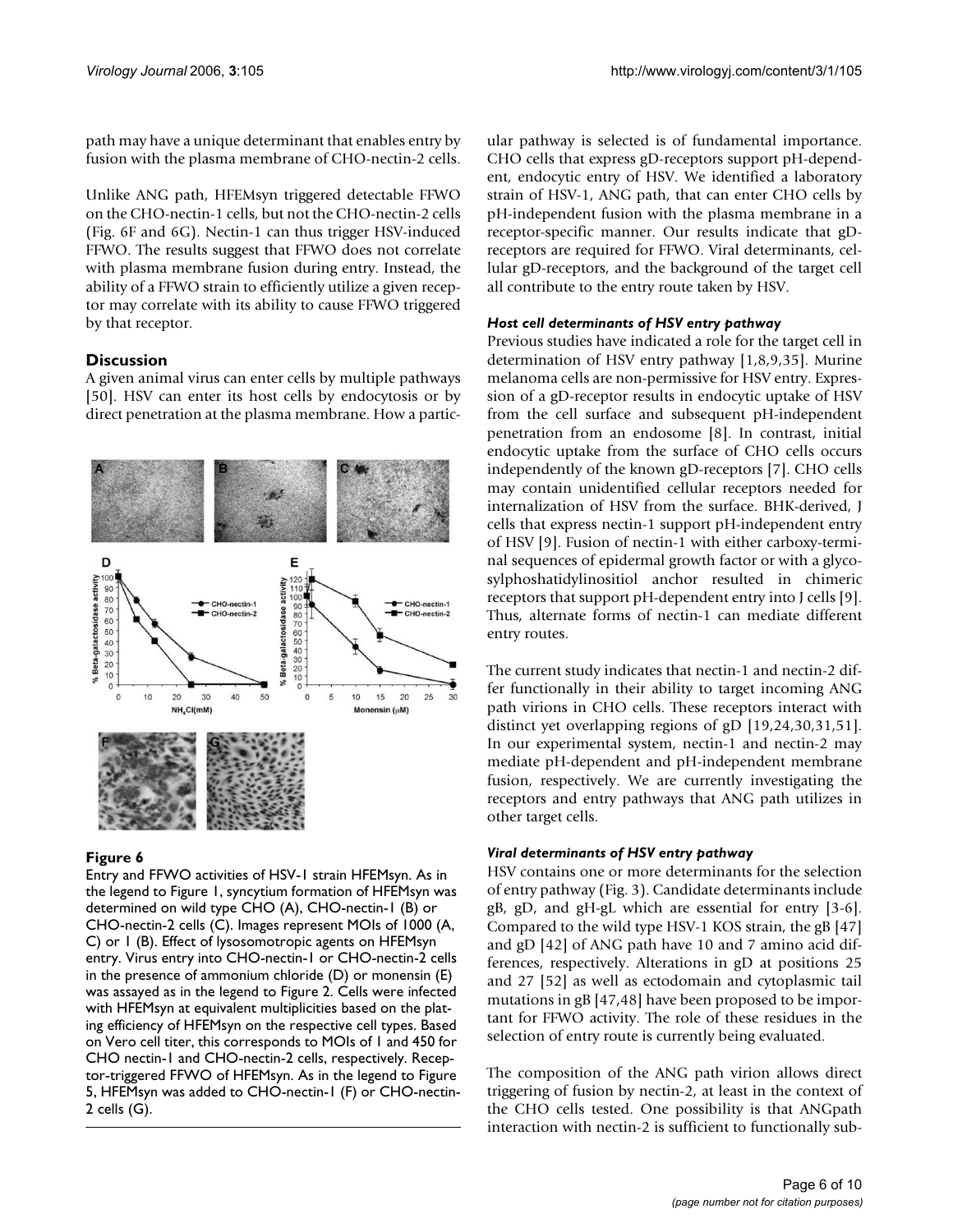stitute for the combination of nectin-1 interaction and exposure to intracellular low pH. Analysis of the difference between these receptor interactions may lead to a better understanding of how membrane fusion is triggered during HSV entry. Interestingly, ANG path entry into Vero cells is also unique in that it is highly resistant to inhibition by soluble, ectodomain forms of gD [53].

### *Fusion-from-without as a model for membrane fusion during HSV entry*

A current model of HSV entry posits that gD binding to receptor triggers a cascade of events culminating in fusion [54-57]. The viral and cellular requirements for HSV entry have been largely recapitulated in a cell-to-cell fusion assay [31,58-66]. In this surrogate assay, transfected cells that express gB, gD, gH and gL on the cell surface are mixed with untransfected target cells. Comparisons of cell-cell fusion with virus-cell fusion must be drawn cautiously. Herpesviral envelopes are derived from internal cellular membranes, not the plasma membrane. It is possible that glycoproteins displayed on the plasma membrane of transfected cells have distinct roles in fusion (i.e., are activated differently) than glycoproteins that are actually incorporated into virions.

FFWO is an underutilized model to analyze the membrane fusion activity of HSV particles. Although a high MOI is required to detect FFWO, virus-cell fusion during entry and FFWO have significant similarities. The effector membrane and target cell membrane are analogous for both fusion processes. Furthermore, FFWO, like HSV entry, is gD-receptor dependent.

# **Conclusion**

Two members of the nectin family of HSV receptors, nectin-1 and nectin-2 can target the same laboratory strain of HSV to endocytic and non-endocytic pathways, respectively. The combination of ANGpath and nectin-2 at the surface of a CHO cell line triggers rapid, pH-independent membrane fusion that can lead to viral entry or FFWO. An appropriate gD-receptor is required for HSV-induced FFWO. This is similar to the receptor requirement for the membrane fusion processes that accompany viral entry or cell-to-cell fusion. Together, the results indicate that viral factors, in addition to cellular factors such as nectins, contribute to the selection of HSV entry route. This report demonstrates that the ANG path-CHO cell system can serve as a model to study the molecular connections between receptor usage, membrane fusion, and choice of entry pathway.

# **Methods**

# *Cells and viruses*

Vero cells (American Type Culture Collection; ATCC; Rockville, Md.) were propagated in Dulbecco's Modified Eagle's Medium (Invitrogen, Grand Island, NY) supplemented with 8% fetal bovine serum (FBS; Gemini Bio-Products, West Sacramento, Calif.). CHO-K1 cells stably transformed with the *Escherichia coli* lacZ gene under the control of the HSV ICP4 promoter are designated CHO IEβ8 [10]. CHO IEβ8 cells stably transformed to express nectin-1 (M3A cells) or nectin-2 (M2A cells) [13,17,19] (provided by G. Cohen and R. Eisenberg, University of Pennsylvania) were propagated in complete medium, Ham's F12 nutrient mixture (Invitrogen) supplemented with 10% FBS, 150 μg/ml puromycin (Sigma, St. Louis, Mo.), and 250 μg/ml G418 sulfate (Fisher Scientific, Fair Lawn, NJ). 100% of cells expressed nectin-1 or nectin-2 on the cell surface as determined by immunofluorescence. Cells were subcultured in non-selective medium prior to use in all experiments.

HSV-1 strains ANG path [67] and KOS were obtained from T. Holland, Wayne State University. HSV-1 MP [43] was obtained from ATCC. HSV-1 HFEM [68] and KOSrid1 were obtained from P. Spear, Northwestern University. Rid1 is a KOS derivative with a Q27P mutation in gD [46]. Virus stocks were grown and titered on Vero cells.

# *Plaque assay*

At 18 – 24 h p.i. culture medium was removed, and cells were fixed with ice-cold methanol-acetone solution (2:1 ratio) for 20 min at -20°C and air-dried. Virus titers or syncytium formation were determined by immunoperoxidase staining with anti-HSV polyclonal antibody HR50 (Fitzgerald Industries, Concord, Mass.).

# *Beta-galactosidase reporter assay for HSV entry*

Confluent cell monolayers grown in 96 well dishes were infected with HSV-1 and incubated at 37°C for 6 h. 0.5% Nonidet P-40 (Sigma) cell lysates were prepared, chlorophenol red-b-D-galactopyranoside (Roche Diagnostic, Indianapolis, In.) was added, and beta-galactosidase activity was read at 595 nm with a microtiter plate reader (BioTek Instruments, Winooski, Vt.). Mean results and standard deviations were calculated for four replicate samples.

# *Inhibition of uptake from cell surface*

HSV was prebound to cells in 24 well dishes (100 PFU/ well) in culture medium containing 20 mM HEPES and 0.2% BSA at 4°C for 2 h. Cells were treated with medium containing 0.3 M sucrose (hypertonic), or control complete medium for 30 min at 37°C. Cells were washed with phosphate buffered saline **(**PBS), and the remaining surface-bound virions were inactivated by sodium citrate buffer (pH 3.0) for 2 min at 37°C. Cells were incubated in normal medium for 24 h, and then syncytia were quantified.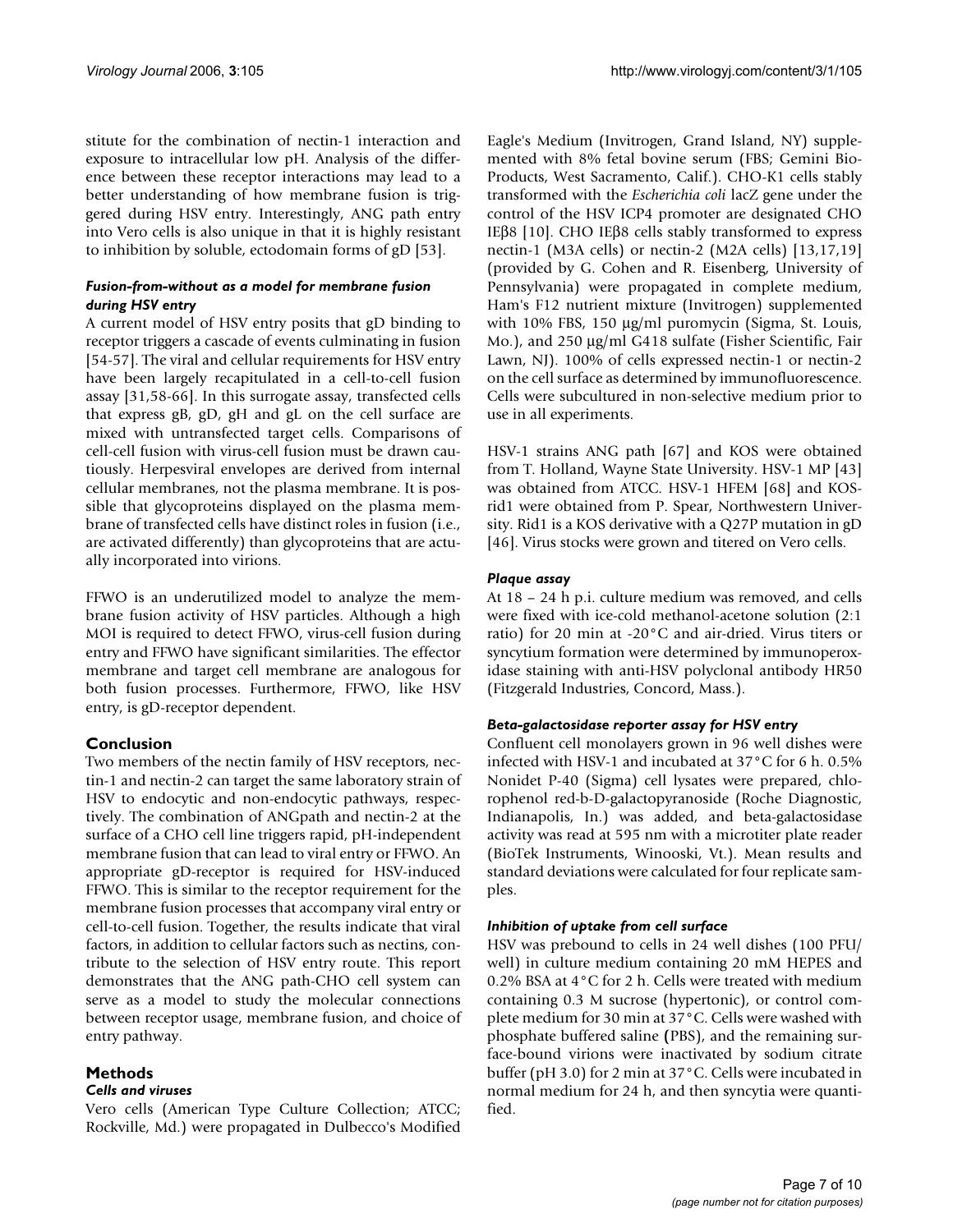#### *Treatments with lysosomotropic agents*

Performed as reported previously [1]. Briefly, cells were treated with medium containing ammonium chloride or monensin for 30 min at 37°C. Virus was added, and cells were incubated in the constant presence of agent for 6 h. Beta-galactosidase activity indicated successful entry.

#### *Virion-induced fusion-from-without assay*

Confluent cell monolayers grown in 24 or 96 well dishes were pretreated with growth medium containing 0.5 mM cycloheximide (Sigma) for 15 min. Cell-free supernatant preparations of HSV-1 ANG path were added to cells at multiplicities from 1 to 500 for up to 3 h at 37°C in the constant presence of cycloheximide. Cells were rinsed with PBS, and then fixed in 100% methanol. Monolayers were air dried, and then nuclei were stained with Giemsa.

To measure inhibition of fusion by anti-receptor antibodies, cells were chilled to 4°C for 10 min. Rabbit polyclonal serum against nectin-1 (R154) or nectin-2 (R143) (obtained from R. Eisenberg and G. Cohen, University of Pennsylvania) were added for 30 min at 4°C at a 1:500 dilution in culture medium adjusted to 20 mM HEPES. HSV-1 ANG path was added, and plates were incubated for 3 h at 37°C in the presence of antibody.

Micrographs were taken with a Zeiss Axiovert 40C microscope equipped with a Canon PowerShot G6 digital camera. Digital images were processed with Adobe Photoshop CS2 version 9.0. To quantitate fusion, photomicrographs of random fields from triplicate wells (> 500 cells/well) were scored. The number of nuclei present in clusters of 5 or more divided by the total number of nuclei yielded the % fusion.

#### **Competing interests**

The author(s) declare that they have no competing interests.

#### **Authors' contributions**

MD carried out HSV-1 rid1, HFEM, and wortmannin analyses. JP carried out fusion-from-without studies. AH performed energy depletion experiments. AN conceived of the study, carried out plating efficiency, kinetics, and lysosomotropic agent experiments, and supervised the work.

#### **Acknowledgements**

This work was supported by Public Health Service grant AI-60702 from the National Institute of Allergy and Infectious Diseases (NIAID) to A.V.N. This study was initiated in the laboratory of Stephen Straus at NIAID. We are grateful to Gary Cohen, Roselyn Eisenberg, Thomas Holland, Patricia Spear, and Stephen Straus for the kind gifts of reagents.

#### **References**

1. Nicola AV, McEvoy AM, Straus SE: **[Roles for endocytosis and low](http://www.ncbi.nlm.nih.gov/entrez/query.fcgi?cmd=Retrieve&db=PubMed&dopt=Abstract&list_uids=12692234) [pH in herpes simplex virus entry into HeLa and Chinese](http://www.ncbi.nlm.nih.gov/entrez/query.fcgi?cmd=Retrieve&db=PubMed&dopt=Abstract&list_uids=12692234) [hamster ovary cells.](http://www.ncbi.nlm.nih.gov/entrez/query.fcgi?cmd=Retrieve&db=PubMed&dopt=Abstract&list_uids=12692234)** *J Virol* 2003, **77(9):**5324-5332.

- 2. Fuller AO, Spear PG: **[Anti-glycoprotein D antibodies that per](http://www.ncbi.nlm.nih.gov/entrez/query.fcgi?cmd=Retrieve&db=PubMed&dopt=Abstract&list_uids=3037552)[mit adsorption but block infection by herpes simplex virus 1](http://www.ncbi.nlm.nih.gov/entrez/query.fcgi?cmd=Retrieve&db=PubMed&dopt=Abstract&list_uids=3037552) [prevent virion-cell fusion at the cell surface.](http://www.ncbi.nlm.nih.gov/entrez/query.fcgi?cmd=Retrieve&db=PubMed&dopt=Abstract&list_uids=3037552)** *Proc Natl Acad Sci U S A* 1987, **84(15):**5454-5458.
- 3. Ligas MW, Johnson DC: **[A herpes simplex virus mutant in which](http://www.ncbi.nlm.nih.gov/entrez/query.fcgi?cmd=Retrieve&db=PubMed&dopt=Abstract&list_uids=2833603) [glycoprotein D sequences are replaced by beta-galactosidase](http://www.ncbi.nlm.nih.gov/entrez/query.fcgi?cmd=Retrieve&db=PubMed&dopt=Abstract&list_uids=2833603) [sequences binds to but is unable to penetrate into cells.](http://www.ncbi.nlm.nih.gov/entrez/query.fcgi?cmd=Retrieve&db=PubMed&dopt=Abstract&list_uids=2833603)** *J Virol* 1988, **62(5):**1486-1494.
- 4. Cai WH, Gu B, Person S: **[Role of glycoprotein B of herpes sim](http://www.ncbi.nlm.nih.gov/entrez/query.fcgi?cmd=Retrieve&db=PubMed&dopt=Abstract&list_uids=2839688)[plex virus type 1 in viral entry and cell fusion.](http://www.ncbi.nlm.nih.gov/entrez/query.fcgi?cmd=Retrieve&db=PubMed&dopt=Abstract&list_uids=2839688)** *J Virol* 1988, **62(8):**2596-2604.
- 5. Forrester A, Farrell H, Wilkinson G, Kaye J, Davis-Poynter N, Minson T: **[Construction and properties of a mutant of herpes sim](http://www.ncbi.nlm.nih.gov/entrez/query.fcgi?cmd=Retrieve&db=PubMed&dopt=Abstract&list_uids=1309250)[plex virus type 1 with glycoprotein H coding sequences](http://www.ncbi.nlm.nih.gov/entrez/query.fcgi?cmd=Retrieve&db=PubMed&dopt=Abstract&list_uids=1309250) [deleted.](http://www.ncbi.nlm.nih.gov/entrez/query.fcgi?cmd=Retrieve&db=PubMed&dopt=Abstract&list_uids=1309250)** *J Virol* 1992, **66(1):**341-348.
- 6. Roop C, Hutchinson L, Johnson DC: **[A mutant herpes simplex](http://www.ncbi.nlm.nih.gov/entrez/query.fcgi?cmd=Retrieve&db=PubMed&dopt=Abstract&list_uids=8383241) [virus type 1 unable to express glycoprotein L cannot enter](http://www.ncbi.nlm.nih.gov/entrez/query.fcgi?cmd=Retrieve&db=PubMed&dopt=Abstract&list_uids=8383241) [cells, and its particles lack glycoprotein H.](http://www.ncbi.nlm.nih.gov/entrez/query.fcgi?cmd=Retrieve&db=PubMed&dopt=Abstract&list_uids=8383241)** *J Virol* 1993, **67(4):**2285-2297.
- 7. Nicola AV, Straus SE: **[Cellular and viral requirements for rapid](http://www.ncbi.nlm.nih.gov/entrez/query.fcgi?cmd=Retrieve&db=PubMed&dopt=Abstract&list_uids=15220424) [endocytic entry of herpes simplex virus.](http://www.ncbi.nlm.nih.gov/entrez/query.fcgi?cmd=Retrieve&db=PubMed&dopt=Abstract&list_uids=15220424)** *J Virol* 2004, **78(14):**7508-7517.
- 8. Milne RS, Nicola AV, Whitbeck JC, Eisenberg RJ, Cohen GH: **[Glyco](http://www.ncbi.nlm.nih.gov/entrez/query.fcgi?cmd=Retrieve&db=PubMed&dopt=Abstract&list_uids=15890903)[protein D receptor-dependent, low-pH-independent endo](http://www.ncbi.nlm.nih.gov/entrez/query.fcgi?cmd=Retrieve&db=PubMed&dopt=Abstract&list_uids=15890903)[cytic entry of herpes simplex virus type 1.](http://www.ncbi.nlm.nih.gov/entrez/query.fcgi?cmd=Retrieve&db=PubMed&dopt=Abstract&list_uids=15890903)** *J Virol* 2005, **79(11):**6655-6663.
- 9. Gianni T, Campadelli-Fiume G, Menotti L: **[Entry of herpes simplex](http://www.ncbi.nlm.nih.gov/entrez/query.fcgi?cmd=Retrieve&db=PubMed&dopt=Abstract&list_uids=15507614) [virus mediated by chimeric forms of nectin1 retargeted to](http://www.ncbi.nlm.nih.gov/entrez/query.fcgi?cmd=Retrieve&db=PubMed&dopt=Abstract&list_uids=15507614) endosomes or to lipid rafts occurs through acidic endo[somes.](http://www.ncbi.nlm.nih.gov/entrez/query.fcgi?cmd=Retrieve&db=PubMed&dopt=Abstract&list_uids=15507614)** *J Virol* 2004, **78(22):**12268-12276.
- 10. Montgomery RI, Warner MS, Lum BJ, Spear PG: **[Herpes simplex](http://www.ncbi.nlm.nih.gov/entrez/query.fcgi?cmd=Retrieve&db=PubMed&dopt=Abstract&list_uids=8898196) [virus-1 entry into cells mediated by a novel member of the](http://www.ncbi.nlm.nih.gov/entrez/query.fcgi?cmd=Retrieve&db=PubMed&dopt=Abstract&list_uids=8898196) [TNF/NGF receptor family.](http://www.ncbi.nlm.nih.gov/entrez/query.fcgi?cmd=Retrieve&db=PubMed&dopt=Abstract&list_uids=8898196)** *Cell* 1996, **87(3):**427-436.
- 11. Cocchi F, Lopez M, Menotti L, Aoubala M, Dubreuil P, Campadelli-Fiume G: **[The V domain of herpesvirus Ig-like receptor \(HIgR\)](http://www.ncbi.nlm.nih.gov/entrez/query.fcgi?cmd=Retrieve&db=PubMed&dopt=Abstract&list_uids=9861033) [contains a major functional region in herpes simplex virus-1](http://www.ncbi.nlm.nih.gov/entrez/query.fcgi?cmd=Retrieve&db=PubMed&dopt=Abstract&list_uids=9861033) entry into cells and interacts physically with the viral glyco[protein D.](http://www.ncbi.nlm.nih.gov/entrez/query.fcgi?cmd=Retrieve&db=PubMed&dopt=Abstract&list_uids=9861033)** *Proc Natl Acad Sci U S A* 1998, **95(26):**15700-15705.
- 12. Krummenacher C, Nicola AV, Whitbeck JC, Lou H, Hou W, Lambris JD, Geraghty RJ, Spear PG, Cohen GH, Eisenberg RJ: **[Herpes sim](http://www.ncbi.nlm.nih.gov/entrez/query.fcgi?cmd=Retrieve&db=PubMed&dopt=Abstract&list_uids=9696799)**plex virus glycoprotein **D** can bind to poliovirus receptor**related protein 1 or herpesvirus entry mediator, two struc**[turally unrelated mediators of virus entry.](http://www.ncbi.nlm.nih.gov/entrez/query.fcgi?cmd=Retrieve&db=PubMed&dopt=Abstract&list_uids=9696799) **72(9):**7064-7074.
- 13. Nicola AV, Ponce de Leon M, Xu R, Hou W, Whitbeck JC, Krummenacher C, Montgomery RI, Spear PG, Eisenberg RJ, Cohen GH: **[Mon](http://www.ncbi.nlm.nih.gov/entrez/query.fcgi?cmd=Retrieve&db=PubMed&dopt=Abstract&list_uids=9557640)[oclonal antibodies to distinct sites on herpes simplex virus](http://www.ncbi.nlm.nih.gov/entrez/query.fcgi?cmd=Retrieve&db=PubMed&dopt=Abstract&list_uids=9557640) [\(HSV\) glycoprotein D block HSV binding to HVEM.](http://www.ncbi.nlm.nih.gov/entrez/query.fcgi?cmd=Retrieve&db=PubMed&dopt=Abstract&list_uids=9557640)** *J Virol* 1998, **72(5):**3595-3601.
- 14. Whitbeck JC, Peng C, Lou H, Xu R, Willis SH, Ponce de Leon M, Peng T, Nicola AV, Montgomery RI, Warner MS, Soulika AM, Spruce LA, Moore WT, Lambris JD, Spear PG, Cohen GH, Eisenberg RJ: **[Glyco](http://www.ncbi.nlm.nih.gov/entrez/query.fcgi?cmd=Retrieve&db=PubMed&dopt=Abstract&list_uids=9223502)[protein D of herpes simplex virus \(HSV\) binds directly to](http://www.ncbi.nlm.nih.gov/entrez/query.fcgi?cmd=Retrieve&db=PubMed&dopt=Abstract&list_uids=9223502) HVEM, a member of the tumor necrosis factor receptor [superfamily and a mediator of HSV entry.](http://www.ncbi.nlm.nih.gov/entrez/query.fcgi?cmd=Retrieve&db=PubMed&dopt=Abstract&list_uids=9223502)** *J Virol* 1997, **71(8):**6083-6093.
- 15. Campadelli-Fiume G, Cocchi F, Menotti L, Lopez M: **[The novel](http://www.ncbi.nlm.nih.gov/entrez/query.fcgi?cmd=Retrieve&db=PubMed&dopt=Abstract&list_uids=11015742) [receptors that mediate the entry of herpes simplex viruses](http://www.ncbi.nlm.nih.gov/entrez/query.fcgi?cmd=Retrieve&db=PubMed&dopt=Abstract&list_uids=11015742) [and animal alphaherpesviruses into cells.](http://www.ncbi.nlm.nih.gov/entrez/query.fcgi?cmd=Retrieve&db=PubMed&dopt=Abstract&list_uids=11015742)** *Rev Med Virol* 2000, **10(5):**305-319.
- 16. Spear PG, Eisenberg RJ, Cohen GH: **[Three classes of cell surface](http://www.ncbi.nlm.nih.gov/entrez/query.fcgi?cmd=Retrieve&db=PubMed&dopt=Abstract&list_uids=11017782) [receptors for alphaherpesvirus entry.](http://www.ncbi.nlm.nih.gov/entrez/query.fcgi?cmd=Retrieve&db=PubMed&dopt=Abstract&list_uids=11017782)** *Virology* 2000, **275(1):**1-8.
- 17. Geraghty RJ, Krummenacher C, Cohen GH, Eisenberg RJ, Spear PG: **[Entry of alphaherpesviruses mediated by poliovirus recep](http://www.ncbi.nlm.nih.gov/entrez/query.fcgi?cmd=Retrieve&db=PubMed&dopt=Abstract&list_uids=9616127)[tor-related protein 1 and poliovirus receptor.](http://www.ncbi.nlm.nih.gov/entrez/query.fcgi?cmd=Retrieve&db=PubMed&dopt=Abstract&list_uids=9616127)** *Science* 1998, **280(5369):**1618-1620.
- 18. Takahashi K, Nakanishi H, Miyahara M, Mandai K, Satoh K, Satoh A, Nishioka H, Aoki J, Nomoto A, Mizoguchi A, Takai Y: **[Nectin/PRR:](http://www.ncbi.nlm.nih.gov/entrez/query.fcgi?cmd=Retrieve&db=PubMed&dopt=Abstract&list_uids=10225955) [an immunoglobulin-like cell adhesion molecule recruited to](http://www.ncbi.nlm.nih.gov/entrez/query.fcgi?cmd=Retrieve&db=PubMed&dopt=Abstract&list_uids=10225955) cadherin-based adherens junctions through interaction with [Afadin, a PDZ domain-containing protein.](http://www.ncbi.nlm.nih.gov/entrez/query.fcgi?cmd=Retrieve&db=PubMed&dopt=Abstract&list_uids=10225955)** *J Cell Biol* 1999, **145(3):**539-549.
- 19. Warner MS, Geraghty RJ, Martinez WM, Montgomery RI, Whitbeck JC, Xu R, Eisenberg RJ, Cohen GH, Spear PG: **[A cell surface pro](http://www.ncbi.nlm.nih.gov/entrez/query.fcgi?cmd=Retrieve&db=PubMed&dopt=Abstract&list_uids=9657005)[tein with herpesvirus entry activity \(HveB\) confers suscepti](http://www.ncbi.nlm.nih.gov/entrez/query.fcgi?cmd=Retrieve&db=PubMed&dopt=Abstract&list_uids=9657005)[bility to infection by mutants of herpes simplex virus type 1,](http://www.ncbi.nlm.nih.gov/entrez/query.fcgi?cmd=Retrieve&db=PubMed&dopt=Abstract&list_uids=9657005)**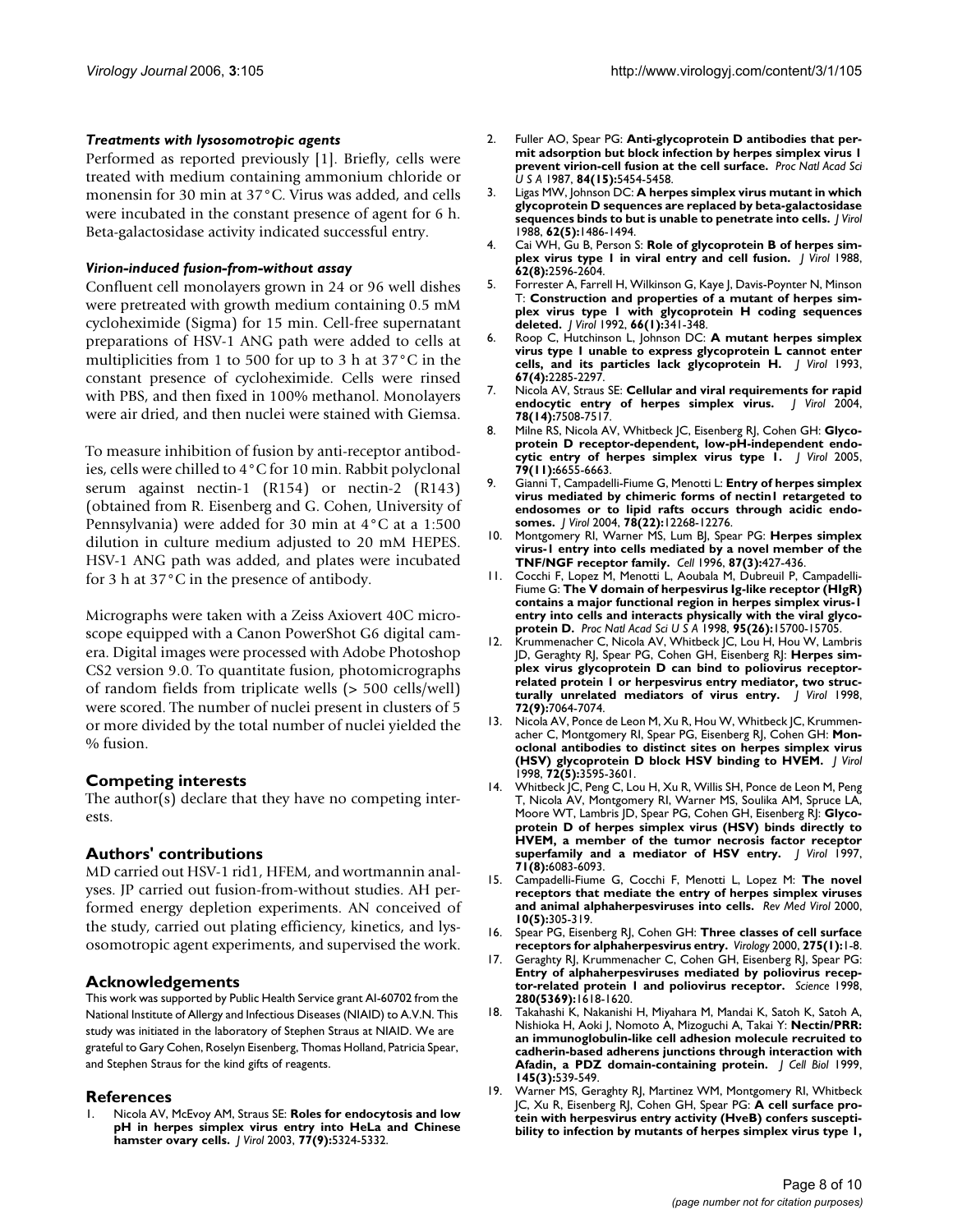**[herpes simplex virus type 2, and pseudorabies virus.](http://www.ncbi.nlm.nih.gov/entrez/query.fcgi?cmd=Retrieve&db=PubMed&dopt=Abstract&list_uids=9657005)** *Virology* 1998, **246(1):**179-189.

- 20. Cocchi F, Menotti L, Mirandola P, Lopez M, Campadelli-Fiume G: **[The](http://www.ncbi.nlm.nih.gov/entrez/query.fcgi?cmd=Retrieve&db=PubMed&dopt=Abstract&list_uids=9811737) [ectodomain of a novel member of the immunoglobulin sub](http://www.ncbi.nlm.nih.gov/entrez/query.fcgi?cmd=Retrieve&db=PubMed&dopt=Abstract&list_uids=9811737)family related to the poliovirus receptor has the attributes of a bona fide receptor for herpes simplex virus types 1 and 2 in [human cells.](http://www.ncbi.nlm.nih.gov/entrez/query.fcgi?cmd=Retrieve&db=PubMed&dopt=Abstract&list_uids=9811737)** *J Virol* 1998, **72(12):**9992-10002.
- 21. Sakisaka T, Takai Y: **[Biology and pathology of nectins and nec](http://www.ncbi.nlm.nih.gov/entrez/query.fcgi?cmd=Retrieve&db=PubMed&dopt=Abstract&list_uids=15363801)[tin-like molecules.](http://www.ncbi.nlm.nih.gov/entrez/query.fcgi?cmd=Retrieve&db=PubMed&dopt=Abstract&list_uids=15363801)** *Curr Opin Cell Biol* 2004, **16(5):**513-521.
- 22. Krummenacher C, Rux AH, Whitbeck JC, Ponce-de-Leon M, Lou H, Baribaud I, Hou W, Zou C, Geraghty RJ, Spear PG, Eisenberg RJ, Cohen GH: **[The first immunoglobulin-like domain of HveC is](http://www.ncbi.nlm.nih.gov/entrez/query.fcgi?cmd=Retrieve&db=PubMed&dopt=Abstract&list_uids=10482562) [sufficient to bind herpes simplex virus gD with full affinity,](http://www.ncbi.nlm.nih.gov/entrez/query.fcgi?cmd=Retrieve&db=PubMed&dopt=Abstract&list_uids=10482562) while the third domain is involved in oligomerization of [HveC.](http://www.ncbi.nlm.nih.gov/entrez/query.fcgi?cmd=Retrieve&db=PubMed&dopt=Abstract&list_uids=10482562)** *J Virol* 1999, **73(10):**8127-8137.
- 23. Krummenacher C, Baribaud I, Ponce de Leon M, Whitbeck JC, Lou H, Cohen GH, Eisenberg RJ: **[Localization of a binding site for her](http://www.ncbi.nlm.nih.gov/entrez/query.fcgi?cmd=Retrieve&db=PubMed&dopt=Abstract&list_uids=11069980)[pes simplex virus glycoprotein D on herpesvirus entry medi](http://www.ncbi.nlm.nih.gov/entrez/query.fcgi?cmd=Retrieve&db=PubMed&dopt=Abstract&list_uids=11069980)[ator C by using antireceptor monoclonal antibodies.](http://www.ncbi.nlm.nih.gov/entrez/query.fcgi?cmd=Retrieve&db=PubMed&dopt=Abstract&list_uids=11069980)** *J Virol* 2000, **74(23):**10863-10872.
- 24. Lopez M, Cocchi F, Menotti L, Avitabile E, Dubreuil P, Campadelli-Fiume G: **[Nectin2alpha \(PRR2alpha or HveB\) and](http://www.ncbi.nlm.nih.gov/entrez/query.fcgi?cmd=Retrieve&db=PubMed&dopt=Abstract&list_uids=10627537) [nectin2delta are low-efficiency mediators for entry of herpes](http://www.ncbi.nlm.nih.gov/entrez/query.fcgi?cmd=Retrieve&db=PubMed&dopt=Abstract&list_uids=10627537) simplex virus mutants carrying the Leu25Pro substitution in [glycoprotein D.](http://www.ncbi.nlm.nih.gov/entrez/query.fcgi?cmd=Retrieve&db=PubMed&dopt=Abstract&list_uids=10627537)** *J Virol* 2000, **74(3):**1267-1274.
- 25. Martinez WM, Spear PG: **[Amino acid substitutions in the V](http://www.ncbi.nlm.nih.gov/entrez/query.fcgi?cmd=Retrieve&db=PubMed&dopt=Abstract&list_uids=12072525) [domain of nectin-1 \(HveC\) that impair entry activity for her](http://www.ncbi.nlm.nih.gov/entrez/query.fcgi?cmd=Retrieve&db=PubMed&dopt=Abstract&list_uids=12072525)pes simplex virus types 1 and 2 but not for Pseudorabies [virus or bovine herpesvirus 1.](http://www.ncbi.nlm.nih.gov/entrez/query.fcgi?cmd=Retrieve&db=PubMed&dopt=Abstract&list_uids=12072525)** *J Virol* 2002, **76(14):**7255-7262.
- 26. Struyf F, Martinez WM, Spear PG: **[Mutations in the N-terminal](http://www.ncbi.nlm.nih.gov/entrez/query.fcgi?cmd=Retrieve&db=PubMed&dopt=Abstract&list_uids=12438620) [domains of nectin-1 and nectin-2 reveal differences in](http://www.ncbi.nlm.nih.gov/entrez/query.fcgi?cmd=Retrieve&db=PubMed&dopt=Abstract&list_uids=12438620) requirements for entry of various alphaherpesviruses and for [nectin-nectin interactions.](http://www.ncbi.nlm.nih.gov/entrez/query.fcgi?cmd=Retrieve&db=PubMed&dopt=Abstract&list_uids=12438620)** *J Virol* 2002, **76(24):**12940-12950.
- 27. Martinez WM, Spear PG: **[Structural features of nectin-2 \(HveB\)](http://www.ncbi.nlm.nih.gov/entrez/query.fcgi?cmd=Retrieve&db=PubMed&dopt=Abstract&list_uids=11602758) [required for herpes simplex virus entry.](http://www.ncbi.nlm.nih.gov/entrez/query.fcgi?cmd=Retrieve&db=PubMed&dopt=Abstract&list_uids=11602758)** *J Virol* 2001, **75(22):**11185-11195.
- 28. Kwon H, Bai Q, Baek HJ, Felmet K, Burton EA, Goins WF, Cohen JB, Glorioso JC: **[Soluble V domain of Nectin-1/HveC enables](http://www.ncbi.nlm.nih.gov/entrez/query.fcgi?cmd=Retrieve&db=PubMed&dopt=Abstract&list_uids=16352538) [entry of herpes simplex virus type 1 \(HSV-1\) into HSV](http://www.ncbi.nlm.nih.gov/entrez/query.fcgi?cmd=Retrieve&db=PubMed&dopt=Abstract&list_uids=16352538)[resistant cells by binding to viral glycoprotein D.](http://www.ncbi.nlm.nih.gov/entrez/query.fcgi?cmd=Retrieve&db=PubMed&dopt=Abstract&list_uids=16352538)** *J Virol* 2006, **80(1):**138-148.
- 29. Krummenacher C, Baribaud F, Ponce de Leon M, Baribaud I, Whitbeck JC, Xu R, Cohen GH, Eisenberg RJ: **[Comparative usage of](http://www.ncbi.nlm.nih.gov/entrez/query.fcgi?cmd=Retrieve&db=PubMed&dopt=Abstract&list_uids=15110526) [herpesvirus entry mediator A and nectin-1 by laboratory](http://www.ncbi.nlm.nih.gov/entrez/query.fcgi?cmd=Retrieve&db=PubMed&dopt=Abstract&list_uids=15110526) [strains and clinical isolates of herpes simplex virus.](http://www.ncbi.nlm.nih.gov/entrez/query.fcgi?cmd=Retrieve&db=PubMed&dopt=Abstract&list_uids=15110526)** *Virology* 2004, **322(2):**286-299.
- 30. Yoon M, Spear PG: **[Random mutagenesis of the gene encoding](http://www.ncbi.nlm.nih.gov/entrez/query.fcgi?cmd=Retrieve&db=PubMed&dopt=Abstract&list_uids=15557552) [a viral ligand for multiple cell entry receptors to obtain viral](http://www.ncbi.nlm.nih.gov/entrez/query.fcgi?cmd=Retrieve&db=PubMed&dopt=Abstract&list_uids=15557552) [mutants altered for receptor usage.](http://www.ncbi.nlm.nih.gov/entrez/query.fcgi?cmd=Retrieve&db=PubMed&dopt=Abstract&list_uids=15557552)** *Proc Natl Acad Sci U S A* 2004, **101(49):**17252-17257.
- 31. Connolly SA, Landsburg DJ, Carfi A, Wiley DC, Cohen GH, Eisenberg RJ: **[Structure-based mutagenesis of herpes simplex virus](http://www.ncbi.nlm.nih.gov/entrez/query.fcgi?cmd=Retrieve&db=PubMed&dopt=Abstract&list_uids=12829851) [glycoprotein D defines three critical regions at the gD-HveA/](http://www.ncbi.nlm.nih.gov/entrez/query.fcgi?cmd=Retrieve&db=PubMed&dopt=Abstract&list_uids=12829851) [HVEM binding interface.](http://www.ncbi.nlm.nih.gov/entrez/query.fcgi?cmd=Retrieve&db=PubMed&dopt=Abstract&list_uids=12829851)** *J Virol* 2003, **77(14):**8127-8140.
- 32. Shukla D, Liu J, Blaiklock P, Shworak NW, Bai X, Esko JD, Cohen GH, Eisenberg RJ, Rosenberg RD, Spear PG: **[A novel role for 3-O-sul](http://www.ncbi.nlm.nih.gov/entrez/query.fcgi?cmd=Retrieve&db=PubMed&dopt=Abstract&list_uids=10520990)[fated heparan sulfate in herpes simplex virus 1 entry.](http://www.ncbi.nlm.nih.gov/entrez/query.fcgi?cmd=Retrieve&db=PubMed&dopt=Abstract&list_uids=10520990)** *Cell* 1999, **99(1):**13-22.
- 33. Cocchi F, Menotti L, Di Ninni V, Lopez M, Campadelli-Fiume G: **[The](http://www.ncbi.nlm.nih.gov/entrez/query.fcgi?cmd=Retrieve&db=PubMed&dopt=Abstract&list_uids=15078954) [herpes simplex virus JMP mutant enters receptor-negative J](http://www.ncbi.nlm.nih.gov/entrez/query.fcgi?cmd=Retrieve&db=PubMed&dopt=Abstract&list_uids=15078954) cells through a novel pathway independent of the known [receptors nectin1, HveA, and nectin2.](http://www.ncbi.nlm.nih.gov/entrez/query.fcgi?cmd=Retrieve&db=PubMed&dopt=Abstract&list_uids=15078954)** *J Virol* 2004, **78(9):**4720-4729.
- Perez A, Li QX, Perez-Romero P, Delassus G, Lopez SR, Sutter S, McLaren N, Fuller AO: **[A new class of receptor for herpes sim](http://www.ncbi.nlm.nih.gov/entrez/query.fcgi?cmd=Retrieve&db=PubMed&dopt=Abstract&list_uids=15919898)[plex virus has heptad repeat motifs that are common to](http://www.ncbi.nlm.nih.gov/entrez/query.fcgi?cmd=Retrieve&db=PubMed&dopt=Abstract&list_uids=15919898) [membrane fusion proteins.](http://www.ncbi.nlm.nih.gov/entrez/query.fcgi?cmd=Retrieve&db=PubMed&dopt=Abstract&list_uids=15919898)** *J Virol* 2005, **79(12):**7419-7430.
- 35. Nicola AV, Hou J, Major EO, Straus SE: **[Herpes simplex virus type](http://www.ncbi.nlm.nih.gov/entrez/query.fcgi?cmd=Retrieve&db=PubMed&dopt=Abstract&list_uids=15919913) [1 enters human epidermal keratinocytes, but not neurons,](http://www.ncbi.nlm.nih.gov/entrez/query.fcgi?cmd=Retrieve&db=PubMed&dopt=Abstract&list_uids=15919913) [via a pH-dependent endocytic pathway.](http://www.ncbi.nlm.nih.gov/entrez/query.fcgi?cmd=Retrieve&db=PubMed&dopt=Abstract&list_uids=15919913)** *J Virol* 2005, **79(12):**7609-7616.
- 36. Clement C, Tiwari V, Scanlan PM, Valyi-Nagy T, Yue BY, Shukla D: **[A](http://www.ncbi.nlm.nih.gov/entrez/query.fcgi?cmd=Retrieve&db=PubMed&dopt=Abstract&list_uids=17000878) [novel role for phagocytosis-like uptake in herpes simplex](http://www.ncbi.nlm.nih.gov/entrez/query.fcgi?cmd=Retrieve&db=PubMed&dopt=Abstract&list_uids=17000878) [virus entry.](http://www.ncbi.nlm.nih.gov/entrez/query.fcgi?cmd=Retrieve&db=PubMed&dopt=Abstract&list_uids=17000878)** *J Cell Biol* 2006, **174(7):**1009-1021.
- 37. Lycke E, Hamark B, Johansson M, Krotochwil A, Lycke J, Svennerholm B: **[Herpes simplex virus infection of the human sensory neu-](http://www.ncbi.nlm.nih.gov/entrez/query.fcgi?cmd=Retrieve&db=PubMed&dopt=Abstract&list_uids=2843151)**

**[ron. An electron microscopy study.](http://www.ncbi.nlm.nih.gov/entrez/query.fcgi?cmd=Retrieve&db=PubMed&dopt=Abstract&list_uids=2843151)** *Arch Virol* 1988, **101(1- 2):**87-104.

- 38. Smith GA, Pomeranz L, Gross SP, Enquist LW: **[Local modulation](http://www.ncbi.nlm.nih.gov/entrez/query.fcgi?cmd=Retrieve&db=PubMed&dopt=Abstract&list_uids=15505210) [of plus-end transport targets herpesvirus entry and egress in](http://www.ncbi.nlm.nih.gov/entrez/query.fcgi?cmd=Retrieve&db=PubMed&dopt=Abstract&list_uids=15505210) [sensory axons.](http://www.ncbi.nlm.nih.gov/entrez/query.fcgi?cmd=Retrieve&db=PubMed&dopt=Abstract&list_uids=15505210)** *Proc Natl Acad Sci U S A* 2004, **101(45):**16034-16039.
- 39. Whitbeck JC, Zuo Y, Milne RS, Cohen GH, Eisenberg RJ: **[Stable](http://www.ncbi.nlm.nih.gov/entrez/query.fcgi?cmd=Retrieve&db=PubMed&dopt=Abstract&list_uids=16571794) [association of herpes simplex virus with target membranes](http://www.ncbi.nlm.nih.gov/entrez/query.fcgi?cmd=Retrieve&db=PubMed&dopt=Abstract&list_uids=16571794) is triggered by low pH in the presence of the gD receptor, [HVEM.](http://www.ncbi.nlm.nih.gov/entrez/query.fcgi?cmd=Retrieve&db=PubMed&dopt=Abstract&list_uids=16571794)** *J Virol* 2006, **80(8):**3773-3780.
- 40. Falke D, Knoblich A, Muller S: **[Fusion from without induced by](http://www.ncbi.nlm.nih.gov/entrez/query.fcgi?cmd=Retrieve&db=PubMed&dopt=Abstract&list_uids=3000981) [herpes simplex virus type 1.](http://www.ncbi.nlm.nih.gov/entrez/query.fcgi?cmd=Retrieve&db=PubMed&dopt=Abstract&list_uids=3000981)** *Intervirology* 1985, **24(4):**211-219.
- 41. Dean HJ, Warner MS, Terhune SS, Johnson RM, Spear PG: **[Viral](http://www.ncbi.nlm.nih.gov/entrez/query.fcgi?cmd=Retrieve&db=PubMed&dopt=Abstract&list_uids=7609090) [determinants of the variable sensitivity of herpes simplex](http://www.ncbi.nlm.nih.gov/entrez/query.fcgi?cmd=Retrieve&db=PubMed&dopt=Abstract&list_uids=7609090)** [virus strains to gD-mediated interference.](http://www.ncbi.nlm.nih.gov/entrez/query.fcgi?cmd=Retrieve&db=PubMed&dopt=Abstract&list_uids=7609090) **69(8):**5171-5176.
- 42. Izumi KM, Stevens JG: **[Molecular and biological characteriza](http://www.ncbi.nlm.nih.gov/entrez/query.fcgi?cmd=Retrieve&db=PubMed&dopt=Abstract&list_uids=2165127)[tion of a herpes simplex virus type 1 \(HSV-1\) neuroinvasive](http://www.ncbi.nlm.nih.gov/entrez/query.fcgi?cmd=Retrieve&db=PubMed&dopt=Abstract&list_uids=2165127)[ness gene.](http://www.ncbi.nlm.nih.gov/entrez/query.fcgi?cmd=Retrieve&db=PubMed&dopt=Abstract&list_uids=2165127)** *J Exp Med* 1990, **172(2):**487-496.
- 43. Hoggan MD, Roizman B: **[The isolation and properties of a vari](http://www.ncbi.nlm.nih.gov/entrez/query.fcgi?cmd=Retrieve&db=PubMed&dopt=Abstract&list_uids=14402487)[ant of herpes simplex producing multinucleated giant cellsin](http://www.ncbi.nlm.nih.gov/entrez/query.fcgi?cmd=Retrieve&db=PubMed&dopt=Abstract&list_uids=14402487) [monolaer cultures in the presence of antibody.](http://www.ncbi.nlm.nih.gov/entrez/query.fcgi?cmd=Retrieve&db=PubMed&dopt=Abstract&list_uids=14402487)** *Am J Hyg* 1959, **70:**208-219.
- 44. Miller N, Hutt-Fletcher LM: **[Epstein-Barr virus enters B cells and](http://www.ncbi.nlm.nih.gov/entrez/query.fcgi?cmd=Retrieve&db=PubMed&dopt=Abstract&list_uids=1316456) [epithelial cells by different routes.](http://www.ncbi.nlm.nih.gov/entrez/query.fcgi?cmd=Retrieve&db=PubMed&dopt=Abstract&list_uids=1316456)** *J Virol* 1992, **66(6):**3409-3414.
- 45. Nemerow GR, Cooper NR: **[Early events in the infection of](http://www.ncbi.nlm.nih.gov/entrez/query.fcgi?cmd=Retrieve&db=PubMed&dopt=Abstract&list_uids=6320532) [human B lymphocytes by Epstein-Barr virus: the internaliza](http://www.ncbi.nlm.nih.gov/entrez/query.fcgi?cmd=Retrieve&db=PubMed&dopt=Abstract&list_uids=6320532)[tion process.](http://www.ncbi.nlm.nih.gov/entrez/query.fcgi?cmd=Retrieve&db=PubMed&dopt=Abstract&list_uids=6320532)** *Virology* 1984, **132(1):**186-198.
- 46. Dean HJ, Terhune SS, Shieh MT, Susmarski N, Spear PG: **[Single](http://www.ncbi.nlm.nih.gov/entrez/query.fcgi?cmd=Retrieve&db=PubMed&dopt=Abstract&list_uids=8116256) [amino acid substitutions in gD of herpes simplex virus 1 con](http://www.ncbi.nlm.nih.gov/entrez/query.fcgi?cmd=Retrieve&db=PubMed&dopt=Abstract&list_uids=8116256)**fer resistance to gD-mediated interference and cause cell-<br>type-dependent alterations in infectivity. *Virology* 1994. [type-dependent alterations in infectivity.](http://www.ncbi.nlm.nih.gov/entrez/query.fcgi?cmd=Retrieve&db=PubMed&dopt=Abstract&list_uids=8116256) **199(1):**67-80.
- 47. Saharkhiz-Langroodi A, Holland TC: **[Identification of the fusion](http://www.ncbi.nlm.nih.gov/entrez/query.fcgi?cmd=Retrieve&db=PubMed&dopt=Abstract&list_uids=9007068)[from-without determinants of herpes simplex virus type 1](http://www.ncbi.nlm.nih.gov/entrez/query.fcgi?cmd=Retrieve&db=PubMed&dopt=Abstract&list_uids=9007068) [glycoprotein B.](http://www.ncbi.nlm.nih.gov/entrez/query.fcgi?cmd=Retrieve&db=PubMed&dopt=Abstract&list_uids=9007068)** *Virology* 1997, **227(1):**153-159.
- 48. Lingen M, Seck T, Weise K, Falke D: **[Single amino acid substitu](http://www.ncbi.nlm.nih.gov/entrez/query.fcgi?cmd=Retrieve&db=PubMed&dopt=Abstract&list_uids=9049391)[tions in the glycoprotein B carboxy terminus influence the](http://www.ncbi.nlm.nih.gov/entrez/query.fcgi?cmd=Retrieve&db=PubMed&dopt=Abstract&list_uids=9049391) fusion from without property of herpes simplex virus type 1.** *J Gen Virol* 1995, **76 ( Pt 7):**1843-1849.
- 49. Walev I, Wollert KC, Weise K, Falke D: **[Characterization of](http://www.ncbi.nlm.nih.gov/entrez/query.fcgi?cmd=Retrieve&db=PubMed&dopt=Abstract&list_uids=1848750) [fusion from without induced by herpes simplex virus.](http://www.ncbi.nlm.nih.gov/entrez/query.fcgi?cmd=Retrieve&db=PubMed&dopt=Abstract&list_uids=1848750)** *Arch Virol* 1991, **117(1-2):**29-44.
- 50. Marsh M, Helenius A: **[Virus entry: open sesame.](http://www.ncbi.nlm.nih.gov/entrez/query.fcgi?cmd=Retrieve&db=PubMed&dopt=Abstract&list_uids=16497584)** *Cell* 2006, **124(4):**729-740.
- 51. Manoj S, Jogger CR, Myscofski D, Yoon M, Spear PG: **[Mutations in](http://www.ncbi.nlm.nih.gov/entrez/query.fcgi?cmd=Retrieve&db=PubMed&dopt=Abstract&list_uids=15273289) [herpes simplex virus glycoprotein D that prevent cell entry](http://www.ncbi.nlm.nih.gov/entrez/query.fcgi?cmd=Retrieve&db=PubMed&dopt=Abstract&list_uids=15273289) [via nectins and alter cell tropism.](http://www.ncbi.nlm.nih.gov/entrez/query.fcgi?cmd=Retrieve&db=PubMed&dopt=Abstract&list_uids=15273289)** *Proc Natl Acad Sci U S A* 2004, **101(34):**12414-12421.
- 52. Lingen M, Seck T, Weise K, Falke D: **[Two mutations in gB-1 and](http://www.ncbi.nlm.nih.gov/entrez/query.fcgi?cmd=Retrieve&db=PubMed&dopt=Abstract&list_uids=9035366) [gD-1 of herpes simplex virus type 1 are involved in the](http://www.ncbi.nlm.nih.gov/entrez/query.fcgi?cmd=Retrieve&db=PubMed&dopt=Abstract&list_uids=9035366) ["fusion from without" phenotype in different cell types.](http://www.ncbi.nlm.nih.gov/entrez/query.fcgi?cmd=Retrieve&db=PubMed&dopt=Abstract&list_uids=9035366)** *Virus Genes* 1996, **13(3):**221-228.
- 53. Nicola AV, Peng C, Lou H, Cohen GH, Eisenberg RJ: **[Antigenic](http://www.ncbi.nlm.nih.gov/entrez/query.fcgi?cmd=Retrieve&db=PubMed&dopt=Abstract&list_uids=9060653) [structure of soluble herpes simplex virus \(HSV\) glycoprotein](http://www.ncbi.nlm.nih.gov/entrez/query.fcgi?cmd=Retrieve&db=PubMed&dopt=Abstract&list_uids=9060653) [D correlates with inhibition of HSV infection.](http://www.ncbi.nlm.nih.gov/entrez/query.fcgi?cmd=Retrieve&db=PubMed&dopt=Abstract&list_uids=9060653)** *J Virol* 1997, **71(4):**2940-2946.
- 54. Zago A, Jogger CR, Spear PG: **[Use of herpes simplex virus and](http://www.ncbi.nlm.nih.gov/entrez/query.fcgi?cmd=Retrieve&db=PubMed&dopt=Abstract&list_uids=15583135) [pseudorabies virus chimeric glycoprotein D molecules to](http://www.ncbi.nlm.nih.gov/entrez/query.fcgi?cmd=Retrieve&db=PubMed&dopt=Abstract&list_uids=15583135) [identify regions critical for membrane fusion.](http://www.ncbi.nlm.nih.gov/entrez/query.fcgi?cmd=Retrieve&db=PubMed&dopt=Abstract&list_uids=15583135)** *Proc Natl Acad Sci U S A* 2004, **101(50):**17498-17503.
- Cocchi F, Fusco D, Menotti L, Gianni T, Eisenberg RJ, Cohen GH, Campadelli-Fiume G: **[The soluble ectodomain of herpes sim](http://www.ncbi.nlm.nih.gov/entrez/query.fcgi?cmd=Retrieve&db=PubMed&dopt=Abstract&list_uids=15123804)[plex virus gD contains a membrane-proximal pro-fusion](http://www.ncbi.nlm.nih.gov/entrez/query.fcgi?cmd=Retrieve&db=PubMed&dopt=Abstract&list_uids=15123804) [domain and suffices to mediate virus entry.](http://www.ncbi.nlm.nih.gov/entrez/query.fcgi?cmd=Retrieve&db=PubMed&dopt=Abstract&list_uids=15123804)** *Proc Natl Acad Sci U S A* 2004, **101(19):**7445-7450.
- 56. Krummenacher C, Supekar VM, Whitbeck JC, Lazear E, Connolly SA, Eisenberg RJ, Cohen GH, Wiley DC, Carfi A: **[Structure of unlig](http://www.ncbi.nlm.nih.gov/entrez/query.fcgi?cmd=Retrieve&db=PubMed&dopt=Abstract&list_uids=16292345)[anded HSV gD reveals a mechanism for receptor-mediated](http://www.ncbi.nlm.nih.gov/entrez/query.fcgi?cmd=Retrieve&db=PubMed&dopt=Abstract&list_uids=16292345) [activation of virus entry.](http://www.ncbi.nlm.nih.gov/entrez/query.fcgi?cmd=Retrieve&db=PubMed&dopt=Abstract&list_uids=16292345)** *Embo J* 2005, **24(23):**4144-4153.
- 57. Fusco D, Forghieri C, Campadelli-Fiume G: **[The pro-fusion domain](http://www.ncbi.nlm.nih.gov/entrez/query.fcgi?cmd=Retrieve&db=PubMed&dopt=Abstract&list_uids=15972328) [of herpes simplex virus glycoprotein D \(gD\) interacts with](http://www.ncbi.nlm.nih.gov/entrez/query.fcgi?cmd=Retrieve&db=PubMed&dopt=Abstract&list_uids=15972328) the gD N terminus and is displaced by soluble forms of viral [receptors.](http://www.ncbi.nlm.nih.gov/entrez/query.fcgi?cmd=Retrieve&db=PubMed&dopt=Abstract&list_uids=15972328)** *Proc Natl Acad Sci U S A* 2005, **102(26):**9323-9328.